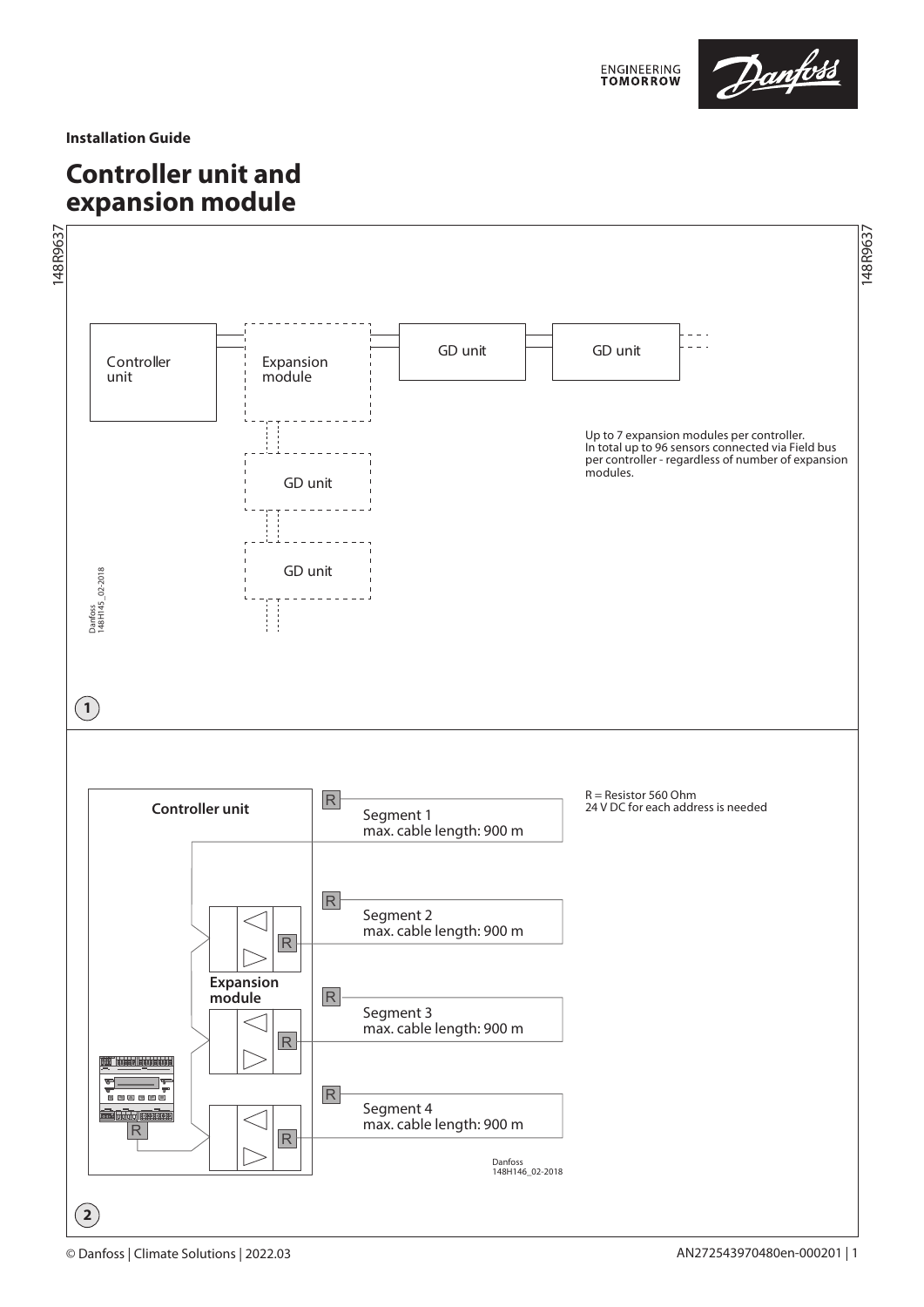Danfoss

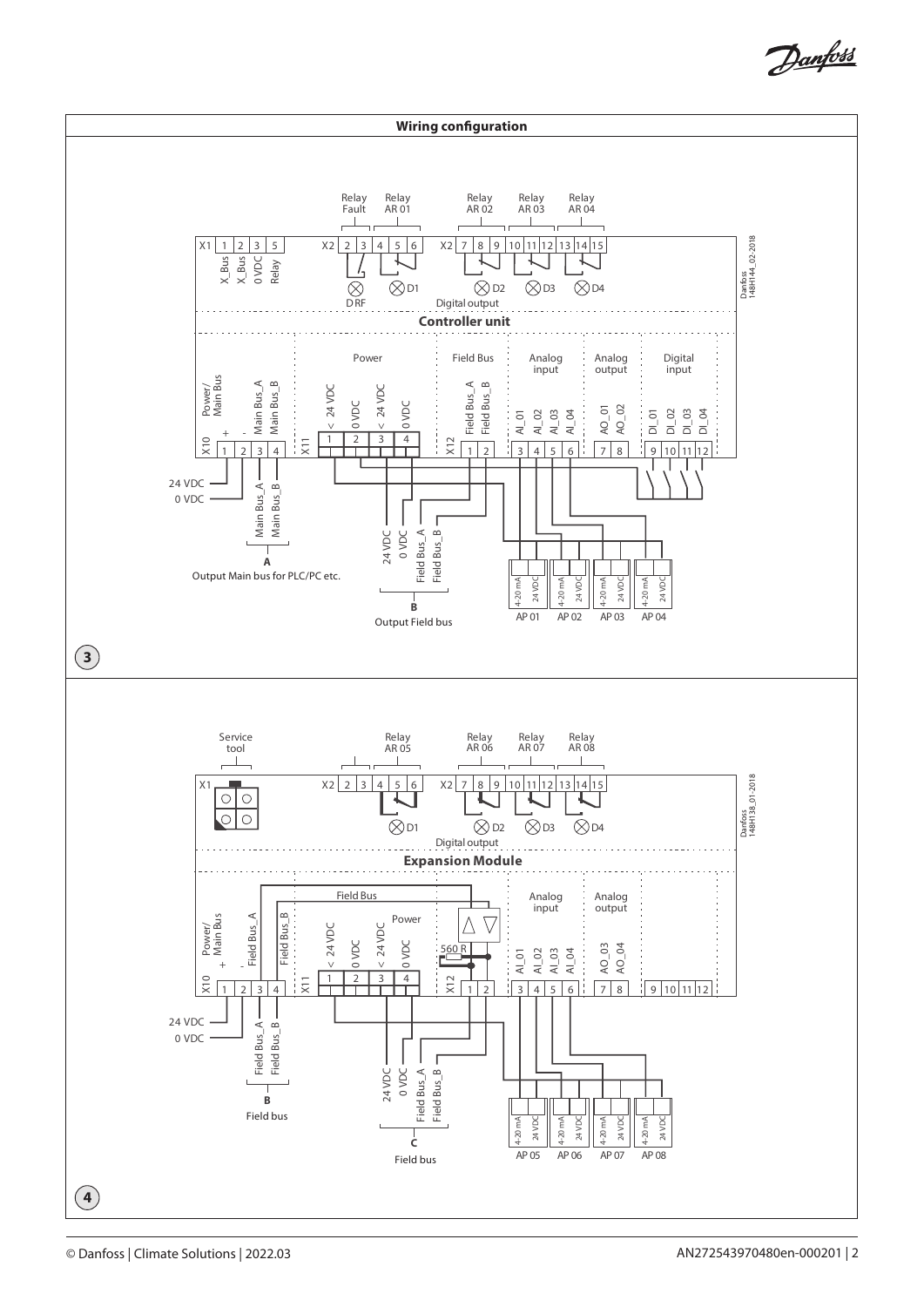Danforso

## **ENGLISH**

## **Application Intended for Use**

The Danfoss gas detection controller unit is controlling one or multiple gas detectors, for monitoring, detection and warning of toxic and combustible gases and vapours in the ambient air. The controller unit meets the requirements according to EN 378, VBG 20 and the guidelines "Safety requirements for ammonia (NH₃) refrigeration systems". The controller can also be used for monitoring other gases and measuring values.

The intended sites are all areas being directly connected to the public low voltage supply, e.g. residential, commercial and industrial ranges as well as small enterprises (according to EN 5502). The controller unit may only be used in ambient conditions as specified in the technical data.

The controller unit must not be used in potentially explosive atmospheres.

## **Description**

The controller unit is a warning and control unit for the continuous monitoring of different toxic or combustible gases and vapours as well as of Freon refrigerants. The controller unit is suitable for the connection of up to 96 digital sensors via the 2-wire bus. Up to 32 analog inputs for the connection of sensors with 4 – 20 mA signal interface are available in addition. The controller unit can be employed as pure analog controller, as analog/digital or as digital controller. The total number of connected sensors, however, may not exceed 128 sensors.

Up to four programmable alarm thresholds are available for each sensor. For binary transmission of the alarms there are up to 32 relays with potential-free change-over contact and up to 96 signal relays.

Comfortable and easy operation of the controller unit is done via the logical menu structure. A number of integrated parameters enables the realisation of various requirements in the gas measuring technique. Configuration is menu-driven via the keypad. For fast and easy configuration, you can use the PC Tool.

Prior to commissioning please consider the guidelines for wiring and commissioning of the hardware.

### **Normal Mode:**

In normal mode, the gas concentrations of the active sensors are continuously polled and displayed at the LC display in a scrolling way. In addition, the controller unit continuously monitors itself, its outputs and the communication to all active sensors and modules.

### **Alarm Mode:**

If the gas concentration reaches or exceeds the programmed alarm threshold, the alarm is started, the assigned alarm relay is activated and the alarm LED (light red for alarm 1, dark red for alarm  $2 + n$ ) starts to flash. The set alarm can be read from the menu Alarm Status.

When the gas concentration falls below the alarm threshold and the set hysteresis, the alarm is automatically reset. In latching mode, the alarm must be reset manually directly at the alarm triggering device after falling below the threshold. This function is obligatory for combustible gases detected by catalytic bead sensors generating a falling signal at too high gas concentrations.

### **Special Status Mode:**

In the special status mode there are delayed measurements for the operation side, but no alarm evaluation.

The special status is indicated on the display and it always activates the fault relay.

- The controller unit adopts the special status when:
- faults of one or more active devices occur,
- the operation starts up after return of voltage (power on),
- the service mode is activated by the user,
- the user reads or changes parameters,
- an alarm or signal relay is manually overridden in the alarm status menu or via digital inputs.

#### **Fault Mode:**

If the controller unit detects an incorrect communication of an active sensor or module, or if an analog signal is outside the admissible range (< 3.0 mA > 21.2 mA), or if there are internal function errors coming from the self-control modules incl. watchdog and voltage control, the assigned fault relay is set and the error LED starts to flash. The error is displayed in the menu Error Status in clear text. After removal of the cause, the error message must be acknowledged manually in the menu Error Status.

### **Restart Mode (Warm-up Operation):**

Gas detection sensors need a running-in period, until the chemical process of the sensor reaches stable conditions. During this running-in period the sensor signal can lead to an unwanted release of a pseudo alarm.

Depending on the connected sensor types, the longest warm-up time must be entered as power-on time in the controller. This power-on time is started at the controller unit after switching on the power supply and/or after the return of voltage. While this time is running out, the gas controller unit does not display any values and does not activate any alarms; the controller system is not yet ready for use.

The power-on status occurs on the first line of the starting menu.

#### **Service Mode:**

This operation mode includes commissioning, calibration, testing, repair and decommissioning.

The service mode can be enabled for a single sensor, for a group of sensors as well as for the complete system. In active service mode pending alarms for the concerned devices are held, but new alarms are suppressed.

## **UPS Functionality (option - not all controllers include a UPS):**

The supply voltage is monitored in all modes. When reaching the battery voltage in the power pack, the UPS function of the controller unit is enabled and the connected battery is charged.

If the power fails, the battery voltage drops down and generates the power failure message.

At empty battery voltage, the battery is separated from the circuit (function of deep discharge protection). When the power is restored, there will be an automatic return to the charging mode.

No settings and therefore no parameters are required for the UPS functionality.

In order to access the user manual and menu overview, please go to further documentation.

**Further documentation:**